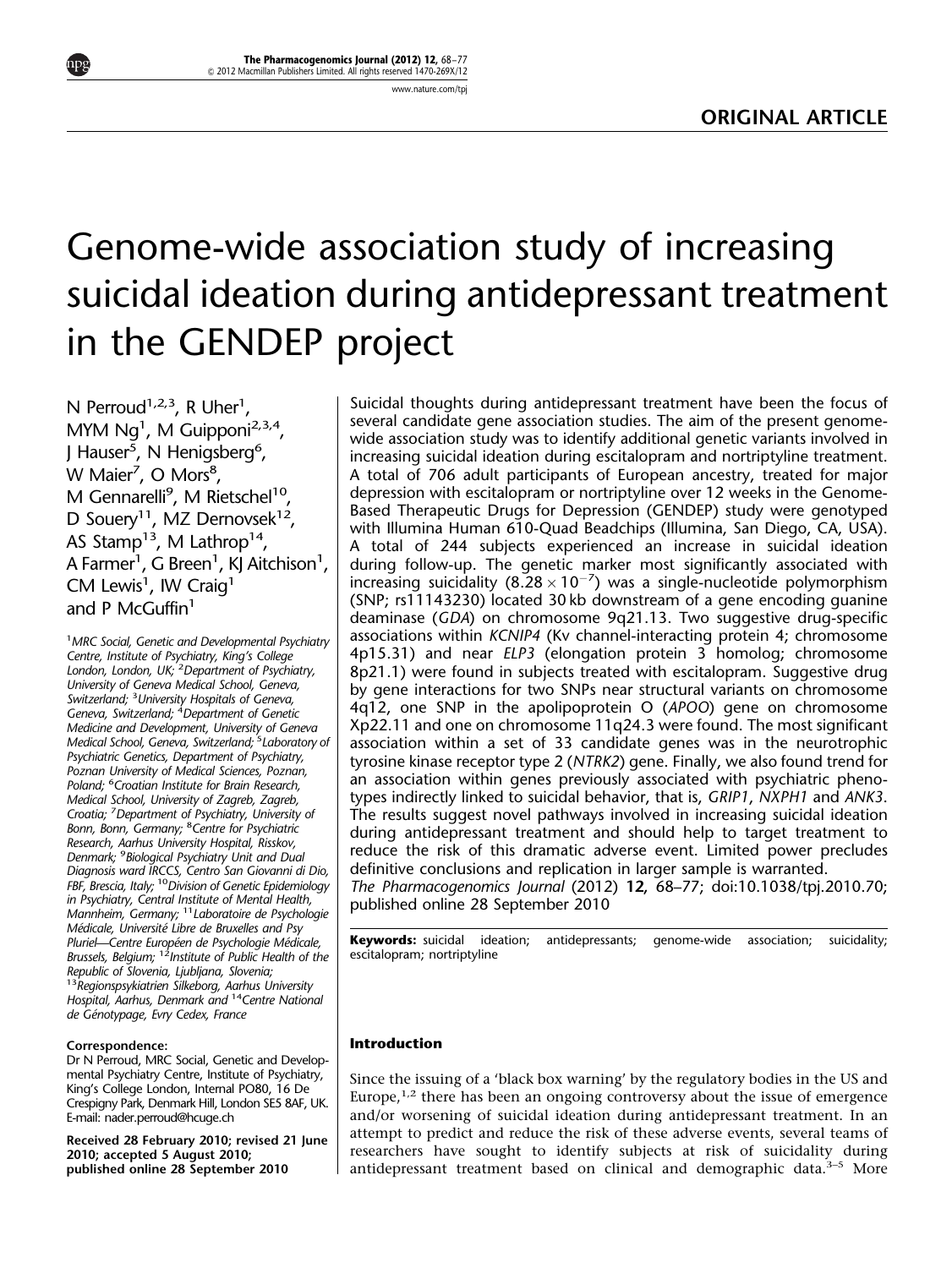69

recently, there has been a focus on genetic markers in order to explain the susceptibility to treatment-related emergence and worsening of suicidal ideation. $6-9$  Recently, in the Genome-Based Therapeutic Drugs for Depression (GENDEP) study, which comprises subjects treated with escitalopram and nortriptyline, we have reported an association between treatment-increasing suicidal ideation and two candidate genes, namely, the brain-derived neurotrophic factor (BDNF) and its receptor (neurotrophic tyrosine kinase receptor type 2, NTRK2) genes.<sup>[9](#page-8-0)</sup> Other candidate genes such as the cyclic adenosine monophosphate response elementbinding (CREB1) gene and the glutamate receptor (GRIA3 and GRIK2) genes have also been reported to be associated with treatment-emergent suicidal ideation (TESI) in citalo-pram-treated subjects.<sup>[7,8](#page-8-0)</sup> In addition, Laje et al.,<sup>[6](#page-8-0)</sup> in the first genome-wide association study of TESI, found evidence of association with markers within PAPLN, encoding papilin, and IL28RA, encoding an interleukin receptor.

Despite significant advances in our understanding of the genetic etiology of TESI, the genetic determinants underlying this complex trait are mostly unknown. The GENDEP study offers a unique opportunity to search, on a genomewide basis, for genetic variants involved in increasing suicidal ideation during antidepressant treatment and to identity whether common and/or drug-specific pathways are involved in this phenomenon.

# Materials and methods

# Study design and sample

A total of 811 adult patients of European ethnicity, suffering from unipolar depression of at least moderate severity according to ICD-10 (International Classification of Diseases, 10th revision) or DSM-IV (Diagnostic and Statistical Manual of Mental Disorders, Fourth Edition) criteria, established in the semi-structured Schedules for Clinical Assessment in Neuropsychiatry interview<sup>[10](#page-8-0)</sup> and aged between 19 and 72 years, were recruited in nine European centers.[11](#page-8-0) Exclusion criteria have been described previously.[12](#page-8-0) GENDEP is a partially randomized multicenter clinical and pharmacogenomic study. Participants with no contraindications were randomly allocated to receive, for 12 weeks, either escitalopram (10–30 mg daily), a selective inhibitor of the serotonin transporter, $13$  or nortriptyline (50–150 mg daily), a tricyclic antidepressant with a hundred times higher affinity for the norepinephrine transporter than for the serotonin transporter.<sup>[14](#page-8-0)</sup> Patients with contraindications for one drug were nonrandomly allocated to the other antidepressant. Each participant was evaluated weekly using the Hamilton Rating Scale for Depression (HDRS-17), the Beck Depression Inventory and the Montgomery–Asberg Depression Rating Scale. The study protocol was approved by the ethics committee of each center, and a written informed consent was obtained from all subjects. GENDEP is registered under the following references: EudraCT No. 2004-001723-38 ([http://eudract.emea.europa.eu\)](http://eudract.emea.europa.eu); current controlled trials ISRCTN03693000 ([http://www.controlled](http://www.controlled-trials.com)[trials.com](http://www.controlled-trials.com)).

## Phenotype definition

As previously described,<sup>[3](#page-8-0)</sup> suicidal ideation was assessed using the third item of the HDRS-17, the ninth item of the Beck Depression Inventory and the tenth item of the Montgomery–Asberg Depression Rating Scale. Item response theory was used to calculate a composite score allowing the use of all available data and providing unbiased estimates in the presence of missing values.<sup>[15](#page-8-0)</sup> An increase of at least 0.5 standard deviation (s.d.) and reaching a level of at least 1 s.d. above the minimum score on the standardized item response theory-derived suicidality scale was considered as increasing suicidal ideation. Individuals with either emergence or worsening of suicidal ideation at any time point in the 12 weeks of follow-up were considered as cases.<sup>[3](#page-8-0)</sup> Controls were those without increasing suicidal ideation during this period. To compare our results with previously published studies,<sup>[6](#page-8-0)</sup> we also considered, in a secondary analysis, individuals with only TESI  $(N = 48)$ , compared with individuals without suicidal ideation either at baseline or during treatment  $(N = 230)$ .

## Genotyping

Genotyping was performed as previously described.<sup>[12](#page-8-0)</sup> Briefly, DNA was extracted from blood collected in EDTA provided by 795 participants, and 727 samples available in sufficient quantity and quality were sent to the Centre National de Génotypage, France and genotyped using the Illumina Human610-quad bead chip (Illumina).

# Quality control and population stratification

Quality control procedures on the 727 genotyped samples using PLINK<sup>[16](#page-8-0)</sup> have previously been described in detail in Uher et al.<sup>[12](#page-8-0)</sup> Markers were retained if they had a minor allele frequency (MAF) of  $\geq 0.01$ , a genotyping completeness of 99% and no significant departures from Hardy–Weinberg equilibrium  $(P>0.0001)$ . A total of 539 199 single-nucleotide polymorphism (SNP) markers were retained for the analyses. At the individual level, samples with ambiguous sex  $(N = 3)$ , outliers on autosomal heterozygosity  $(N = 3)$  and one of each pair of related individuals ascertained through estimation of identity by descent  $(N = 6)$  were excluded. Finally, genotyping completeness was assessed for each individual, and outliers with genotyping completeness <95% were excluded from further analyses  $(N = 4)$ .

Principal component analysis was applied in EIGEN- $STRAT^{17}$  $STRAT^{17}$  $STRAT^{17}$  based on a linkage disequilibrium (LD)-pruned data set of SNPs in low LD and excluding known regions of long-range LD.<sup>[18](#page-8-0)</sup> The first four principal components were used as covariates in the analyses (see Uher et al.<sup>[12](#page-8-0)</sup> for details). Five individuals with non-European ancestry were excluded from the analyses.

## Statistical analysis

A total of 706 individuals were included in the present analysis. Logistic regression under an additive genetic model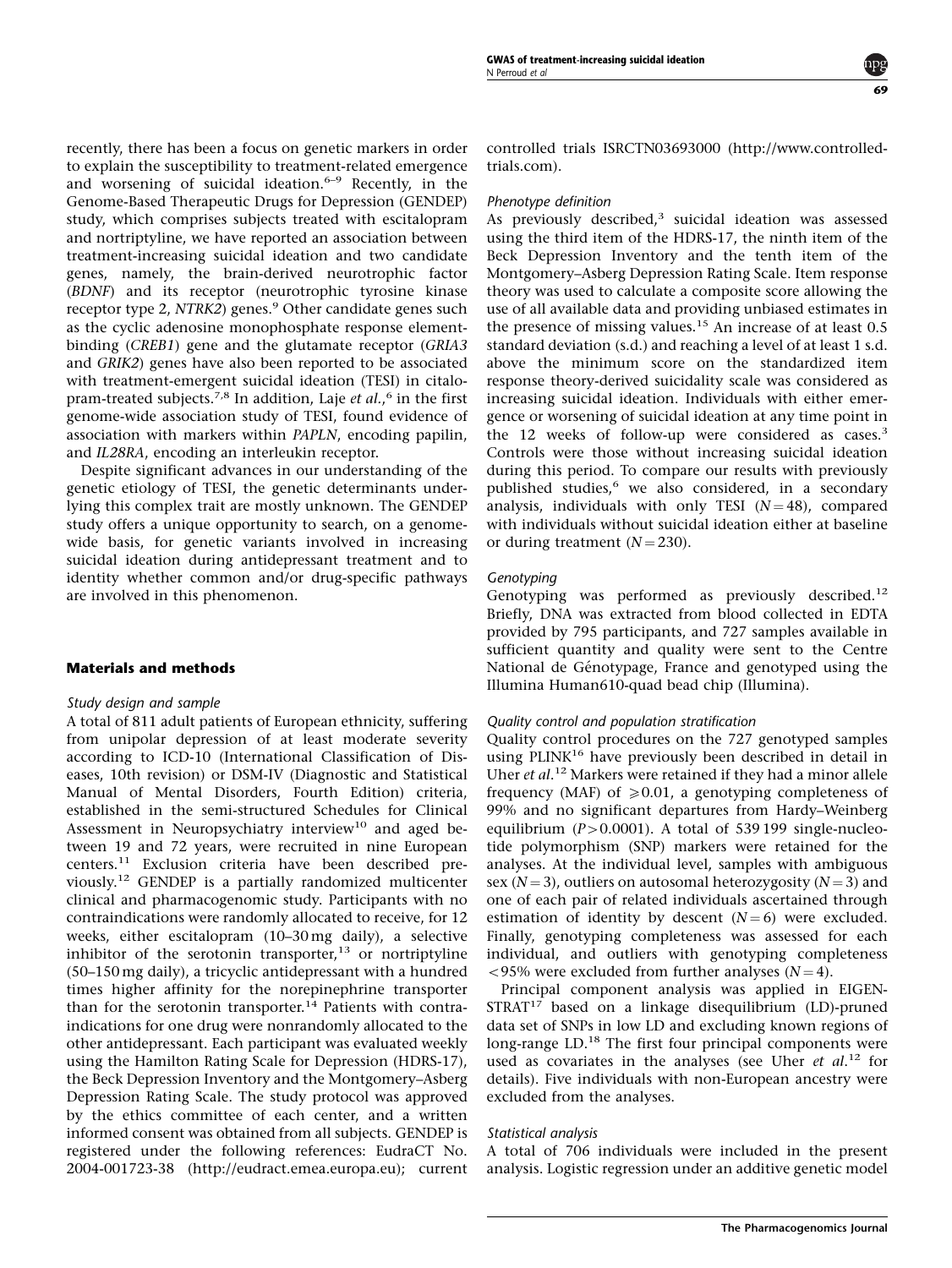adjusting for age, gender and center of recruitment, was used to investigate the association between genotypes and the outcome. The association was first tested in the whole sample, irrespective of the type of antidepressant. We then tested for association separately within subjects treated with escitalopram and nortriptyline. Interaction between genotype and drug was also tested. As gender has been suggested to be a modifier of the association between SNPs and suicidal behavior, $19,20$  we finally investigated genotype-bygender interaction in the whole sample, in escitalopramand in nortriptyline-treated subjects. As mentioned above, TESI was also considered in a secondary analysis.

To account for multiple testing, genome-wide significance was set at  $P < 5 \times 10^{-8}$ .<sup>[21](#page-8-0)</sup> Associations detected at  $P < 5 \times 10^{-6}$ were reported as suggestive findings of interest.

## Imputation

70

All HapMap phase II SNPs within 100 kb upstream and downstream of significant or suggestive SNPs were imputed and tested for association. Imputation was performed using proxy association in PLINK.[16](#page-8-0) The confidence threshold for making a call was set to 0.95, and only SNPs imputed in at least 95% of individuals were tested for association.

## Power analysis

Power calculations were performed using QUANTO.<sup>[22](#page-8-0)</sup> The sample of 706 subjects provides a power of 0.85 to detect an effect with an odds ratio (OR) of at least 2, assuming a  $MAF = 0.25$  at the suggestive significance threshold of  $\alpha = 5 \times 10^{-6}$ . The study has a power of 0.56 to detect an association with an OR of 2 at the genome-wide significant threshold of  $\alpha = 5 \times 10^{-8}$ , assuming a MAF = 0.25. The sample of 394 individuals treated by escitalopram (120 cases and 274 controls) has a power of 0.32 at the suggestive significance threshold of  $\alpha = 5 \times 10^{-6}$ . The corresponding value for the 312 individuals treated by nortriptyline (124 cases and 188 controls) was 0.22.

# Exploration of candidate genes

A total of 846 markers within 33 candidate genes and 20 kb upstream and downstream, identified as being involved in suicidality, were investigated in this study (Supplemental Table S1 gives a list of candidate genes and rationale for their inclusion). For each candidate gene, the effective number of comparisons  $(M_{\text{eff}})$  was computed using the web-based SNPSpd software ([http://gump.qimr.edu.au/general/daleN/](http://gump.qimr.edu.au/general/daleN/SNPSpD/) [SNPSpD/\)](http://gump.qimr.edu.au/general/daleN/SNPSpD/) with the method described by Li and Ji.<sup>[23,24](#page-8-0)</sup> The threshold for significance was then calculated as  $\alpha_{\text{corr}} = 0.05/$  $M_{\text{eff}}$  for each candidate gene. Results that remained significant after correction for the  $M_{\text{eff}}$  within a gene and within each analysis are reported.

# Results

# Genotyping quality control and sample

Table 1 displays the 706 unrelated subjects who passed quality control and were included in genome-wide analyses. As previously reported, $3$  subjects with increasing suicidal ideation had higher baseline severity of depression, as measured by the Montgomery–Asberg Depression Rating Scale and the Beck Depression Inventory. Moreover, the nortriptyline-treated sample included more individuals with treatment-increasing suicidal ideation (39.70%) than the escitalopram-treated sample (30.50%;  $\chi^2$  = 6.64; P = 0.01; Table 1). As previously reported, the rates of treatmentincreasing suicidal ideation peaked in the fifth week of treatment and were relatively evenly distributed over the 12 weeks of follow-up.[3](#page-8-0)

## Genome-wide analysis: whole sample

[Figure 1](#page-3-0) shows the quantile–quantile plot with a uniform distribution of P-values, suggesting no inflation of the test statistics (genomic control coefficient,  $\lambda = 1.013$ ). After adjustment for age, gender, center of recruitment and ancestry principal components, no association was identified at a genome-wide level of significance. The most significant association with increasing suicidal ideation  $(P = 8.28 \times 10^{-7})$  across the whole sample was detected at SNP rs11143230 located on chromosome 9q21.13. This SNP minor allele was associated with an increased risk of treatment-increasing suicidal ideation, with an OR of 1.88 (95% CI 1.46–2.42; [Figure 2](#page-3-0)). We reanalyzed the data using the proxy association function implemented in  $PLINK^{16}$  $PLINK^{16}$  $PLINK^{16}$  to assess the haplotype background around SNP rs11143230. This analysis provided evidence for association of a similar magnitude, with haplotypes constructed using adjacent SNPs in the absence of rs11143230 (omnibus haplotype test;  $P = 1.54 \times 10^{-6}$  considering all haplotypes and with  $P = 1.08 \times 10^{-6}$  for the best single haplotype). These analyses strongly support association of this genomic region with treatment-increasing suicidal ideation.

To better define the extent of the associated genomic region, all HapMap phase II SNPs within 100 kb upstream and downstream of rs11143230 were imputed and tested for association. Three other SNPs within the region, all with a

## Table 1 Sample description

|                           | Increasing suicidal ideation |                                     |      |                  |  |  |  |  |  |  |
|---------------------------|------------------------------|-------------------------------------|------|------------------|--|--|--|--|--|--|
|                           |                              | Yes ( $N = 244$ )                   |      | No ( $N = 462$ ) |  |  |  |  |  |  |
|                           | Mean                         | s.d.                                | Mean | s.d.             |  |  |  |  |  |  |
| Age                       | 42.8                         | 11.8                                | 41.5 | 11.6             |  |  |  |  |  |  |
| MADRS score at baseline   | 30.1                         | 6.4                                 | 28.3 | 6.7              |  |  |  |  |  |  |
| HDRS-17 score at baseline | 22.1                         | 5.2                                 | 21.6 | 5.3              |  |  |  |  |  |  |
| <b>BDI</b> at baseline    | 31.9                         | 8.7                                 | 26.4 | 9.5              |  |  |  |  |  |  |
|                           |                              | Number Percentage Number Percentage |      |                  |  |  |  |  |  |  |
| Female                    | 160                          | 65.60                               | 284  | 61.50            |  |  |  |  |  |  |
| Escitalopram treated      | 120                          | 30.50                               | 274  | 69.50            |  |  |  |  |  |  |
| Nortriptyline treated     | 124                          | 39.70                               | 188  | 60.30            |  |  |  |  |  |  |

Abbreviations: BDI, beck depression inventory; HDRS-17, hamilton rating scale for depression; MADRS, montgomery–asberg depression rating scale.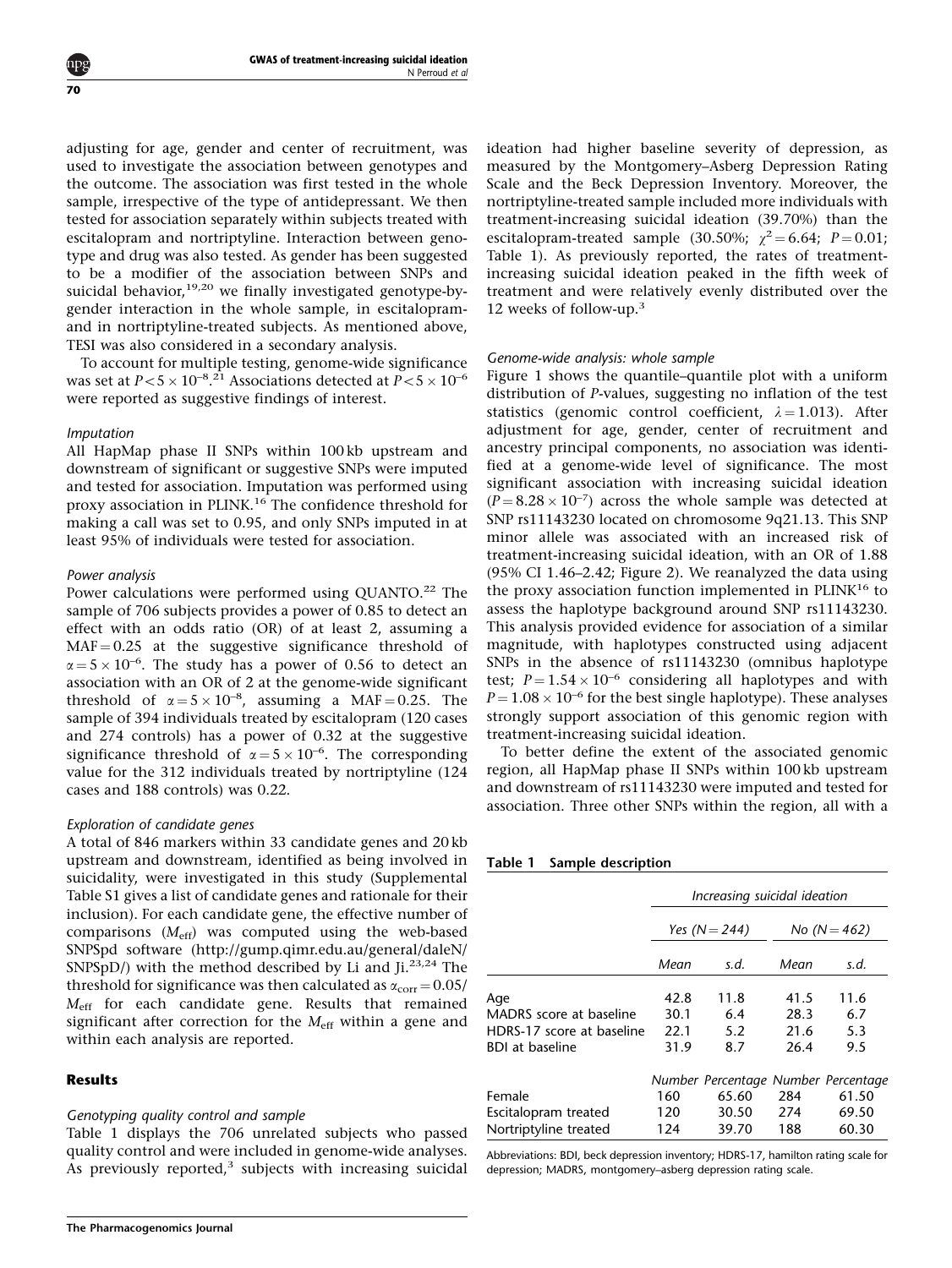<span id="page-3-0"></span>

Figure 1 Quantile–quantile (Q–Q) plot for association between treatment-increasing suicidal ideation and genotypes in the whole sample. The gray shaded area represents the approximate 95% confidence interval (CI) of expected- $log_{10}$  (P-values). Black dots represent the observed P-values. The red line is the expected line under the null distribution. The color reproduction of this figure is available on the html full text version of the paper.

MAF of around 0.35, were imputed with high certainty and associated with treatment-increasing suicidal ideation at a similar level of significance as rs11143230 (Figure 2). These three imputed SNPs (rs17628566, rs17552729 and rs17628494) were in complete LD with rs11143230  $(r^2 = 1.0)$  and mapped to the same haplotype block. This LD block is  $\sim$ 88 kb in size and extends from intron 2 to around 30 kb downstream of a gene encoding a guanine deaminase (GDA) between two recombination hotspots (position 73 987 129 and 74 130 184) (Figure 2).

No significant association was found in the secondary TESI analysis. The most significantly associated SNP was rs227870, with a  $P = 1.21 \times 10^{-5}$  in an intergenic region on chromosome 14 (Supplementary Table S2). Interestingly, a trend of association was observed for rs12782806 within the ankyrin3 (ANK3) gene on the chromosome 10q21.2 (OR of 3.6; 95% CI 1.95–6.66;  $P = 4.53 \times 10^{-5}$ ).

## Genome-wide analysis: escitalopram-treated subjects

The quantile–quantile plot (Supplementary Figure S1A)  $(\lambda = 1.018)$  showed no inflation of test statistics. Two SNPs showed suggestive levels of significance for association. One, rs358592, is located on chromosome 4p15.31 in the gene encoding Kv channel-interacting protein 4 (KCNIP4). This SNP's minor allele was associated with a reduced risk of increasing suicidal ideation during treatment with escitalopram, with an OR = 0.39 (95% CI 0.26–0.58;  $P = 2.50 \times 10^{-6}$ ) ([Figure 3a\)](#page-4-0). Although the omnibus haplotype test (proxy association) did not provide further support for association in this region, one haplotype of three SNPs met proxy



Figure 2 Genome-wide analysis of increasing suicidal ideation: whole sample. Genotyped (full circles) and imputed (hollow circles) singlenucleotide polymorphisms (SNPs) plotted by position on chromosome 9 against association with increasing suicidal ideation ( $-\log_{10} (P\text{-value})$ ). The panel shows 200 kb upstream and downstream of rs11143230 (highlighted in a red triangle with black outline color) on chromosome 9. Estimated recombination rates (cM/Mb) (from HapMap) are plotted in gray to describe the local linkage disequilibrium (LD) structure. The SNPs surrounding the strongest associated genotyped SNP are colorcoded to reflect their LD with this SNP (Green:  $r^2 \ge 0.8$ ; Orange:  $r^2 = 0.5 - 0.8$  and Yellow:  $r^2 = 0.2 - 0.5$ ). Genes and the direction of transcription are noted below the plots. The color reproduction of this figure is available on the html full text version of the paper.

criteria with  $P = 4.12 \times 10^{-6}$ . Seven other SNPs with a MAF of around 0.30 and high LD with rs358592 ( $r^2$  > = 0.8), could be imputed with high confidence and were associated at a similar level of significance as rs358592 ([Figure 3a](#page-4-0)). The second SNP (rs4732812) showing a suggestive association with a  $P = 3.35 \times 10^{-6}$  was located on chromosome 8p21.1, 24 kb upstream of a gene encoding for elongation protein 3 homolog (ELP3) ([Figure 3b](#page-4-0)). The minor allele was associated with reduced risk of increasing suicidal ideation in escitalopram-treated subjects  $(OR = 0.39; 95\% \text{ CI } 0.26-0.58)$ . No proxies were found and no imputed SNPs were associated with the outcome at similar level of significance as rs4732812 [\(Figure 3b\)](#page-4-0). No interaction between the two SNPs was found.

#### Genome-wide analysis: nortriptyline-treated subjects

The quantile–quantile plot (Supplementary Figure S1B)  $(\lambda = 1.016)$  showed no inflation of test statistics. No marker was associated at a genome-wide or suggestive level of significance. The most significantly associated marker was rs6812841 located on chromosome 4q21.23 with a  $P = 7.70 \times 10^{-6}$ .

#### Genome-wide analysis: genotype–drug interaction

The quantile–quantile plot ( $\lambda = 1.015$ ) showed no inflation of test statistics (Supplementary Figure S1C). Two markers on chromosome 4q12 interacted with drug at a suggestive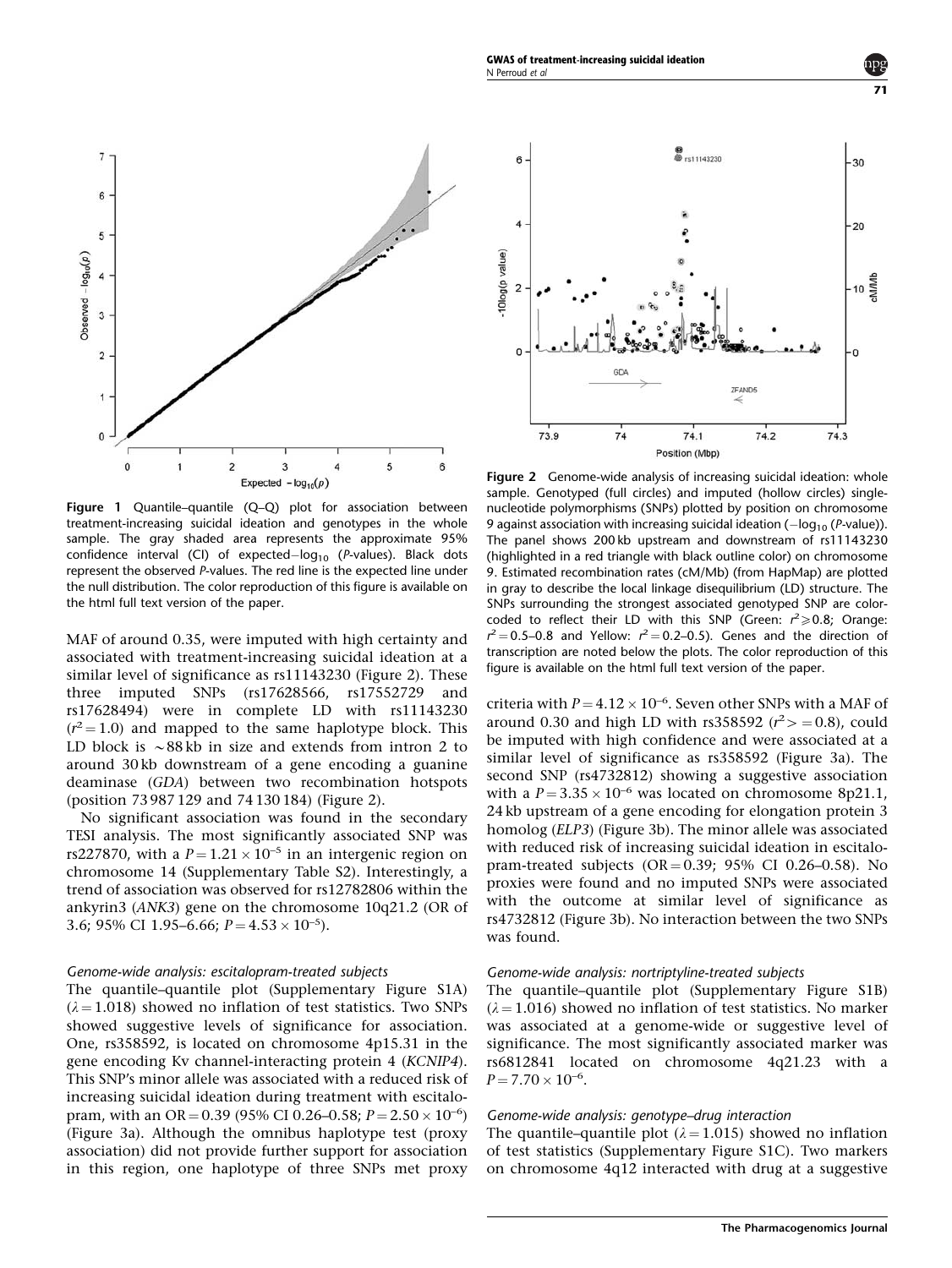<span id="page-4-0"></span>72



Figure 3 Genome-wide analysis of increasing suicidal ideation: escitalopram-treated subjects. Genotyped (full circles) and imputed (hollow circles) single-nucleotide polymorphisms (SNPs) plotted by position on chromosome 4 (upper panel) and chromosome 8 (lower panel) against association with increasing suicidal ideation ( $-\log_{10}$  (P-value)) in escitalopram-treated subjects. The two panels show 200 kb upstream and downstream of rs358592 on chromosome 4 and rs4732812 on chromosome 8, both highlighted in red triangles. Estimated recombination rates (cM/Mb) (from HapMap) are plotted in gray to describe the local linkage disequilibrium (LD) structure. The SNPs surrounding the most significant genotyped SNP are color–shape coded to reflect their LD with this SNP (Green:  $r^2 \ge 0.8$ ; Orange:  $r^2 = 0.5-0.8$  and Yellow:  $r^2 = 0.2-0.5$ ). Genes and the direction of transcription are noted below the plots. The color reproduction of this figure is available on the html full text version of the paper.

level of significance: rs1368607 and rs1433412 both near two copy number variants (CNV). Minor alleles in both SNPs were associated with risk of treatment-increasing suicidal ideation among nortiptyline-treated subjects, with an  $OR = 2.66$  (95% CI 1.64–4.31) and 2.61 (95% CI 1.61–4.24) for rs1368607 and rs1433412, respectively, and an opposite effect in escitalopram-treated subjects [\(Table 2](#page-5-0)). After an imputation of HapMap SNPs 100 kb upstream and downstream of rs1368607, nine other SNPs, all with a MAF of around 0.18 and  $r^2 \ge 0.8$  with rs1368607, were imputed with high confidence and interacted with drug at a level of significance comparable with rs1368607 [\(Figure 4a\)](#page-6-0).

rs2707159 in the apolipoprotein O (APOO) gene on chromosome Xp22.11 also interacted with drug at a suggestive level of significance ( $P = 4.50 \times 10^{-6}$ ), with increased risk of treatment-increasing suicidal ideation in carriers of the minor allele among nortriptyline-treated subjects ( $OR = 3.01$ ; 95% CI 1.72-5.26) and an opposite effect in escitalopram-treated ones ([Table 2](#page-5-0)) ([Figure 4b\)](#page-6-0). Finally, rs2846685 on chromosome 11q24.3 interacted with drug with a *P*-value of  $4.71 \times 10^{-6}$  [\(Table 2\)](#page-5-0). This SNP is located 2.5 kb upstream of the p53-regulated apoptosisinducing protein 1 (p53AIP1) gene and 22 kb downstream of the Rho GTPase-activating protein isoform 2 (RICS) gene. No other genotyped or imputed SNP reached similar level of significance as rs2846685 ([Figure 4c](#page-6-0)). Proxy associations were not performed for genotype–drug interaction analyses, as the proxy option is not available for interaction analyses in PLINK.

## Genome-wide analysis: genotype–gender interaction

There was no inflation of the test statistics ( $\lambda = 1.009$ ) for this analysis. One marker in an intergenic region on chromosome 9q34.3 interacted with gender at a suggestive level of significance, with a *P*-value of  $3.81 \times 10^{-6}$  in escitalopram-treated subjects (Supplementary Table S3). Female carriers of the minor allele had an increased risk of increasing suicidal ideation (OR = 1.72; 95% CI 1.11–2.65), whereas the opposite effect was observed in males  $(OR = 0.28; 95\% \text{ CI } 0.34 - 0.55)$ . No other SNPs interacted with gender at a suggestive level of significance.

For all the above findings, significance remained in the suggestive range after adjusting for baseline severity of depressive disorder.

#### Pharmacogenetic analysis: candidate genes

Among the 846 markers in the 33 candidate genes, none was significantly associated with outcome after  $M_{\text{eff}}$  correction across all candidate gene markers ( $M_{\text{eff}}$  corrected  $P = 0.05/$  $577.26 = 8.66 \times 10^{-5}$ ). Associations that remained significant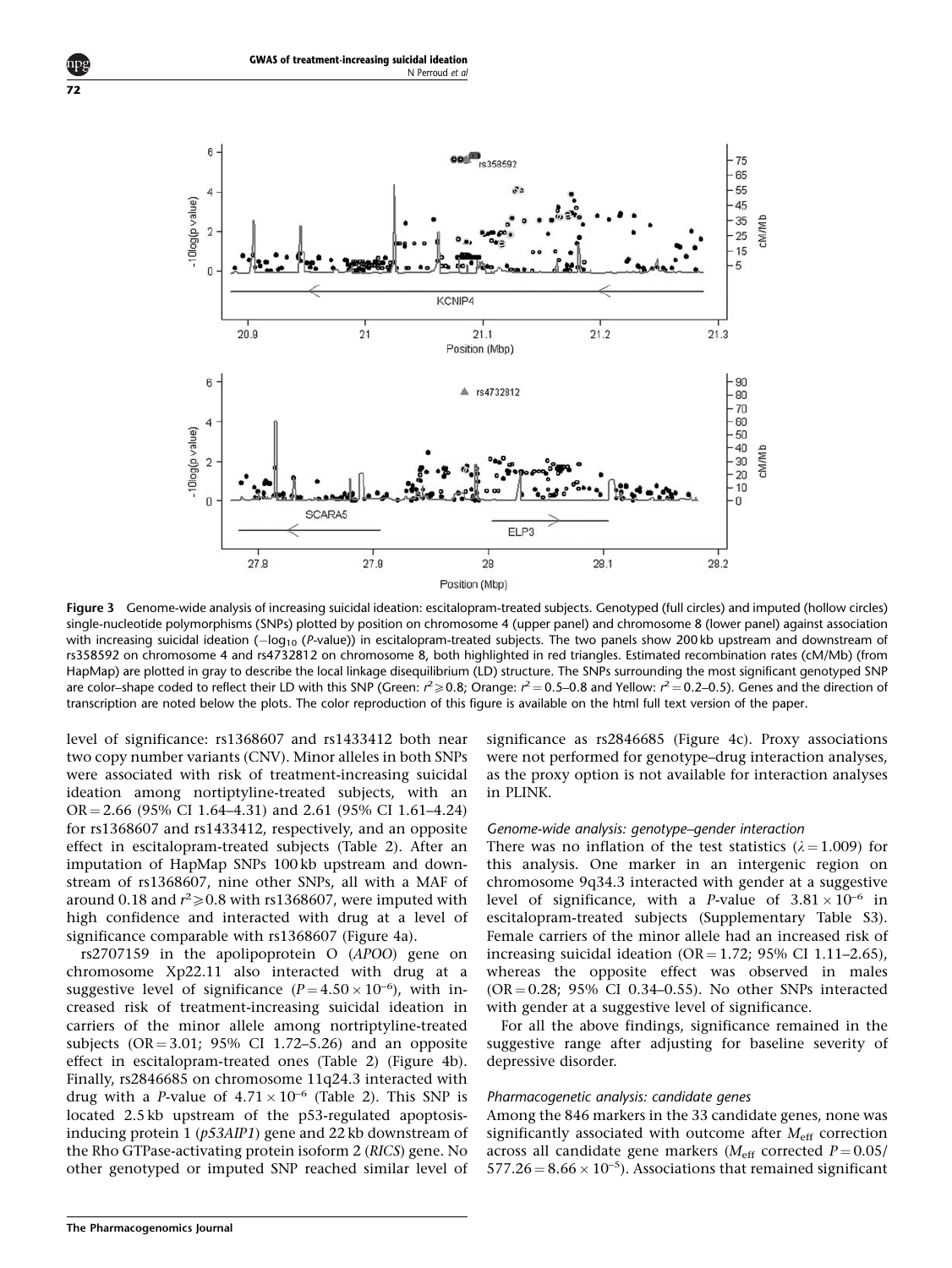| Chromo-Locus<br>some |                   | N markers<br>per gene                               | $M_{eff}$ | Corrected<br>$M_{eff}$<br>P-value | SNP        | Position         | <b>MAF</b> Minor<br>allele | Whole<br>sample |                                         | Escitalopram |                           | Nortriptyline |             | Genotype<br>$\times$ drug |                                   | <b>HWE</b> |
|----------------------|-------------------|-----------------------------------------------------|-----------|-----------------------------------|------------|------------------|----------------------------|-----------------|-----------------------------------------|--------------|---------------------------|---------------|-------------|---------------------------|-----------------------------------|------------|
|                      |                   |                                                     |           |                                   |            |                  |                            | <b>OR</b>       | P-value                                 | OR.          | P-value                   | <b>OR</b>     | P-value     | <b>OR</b>                 | P-value                           | P-value    |
|                      |                   | Genome-wide analysis: whole sample                  |           |                                   |            |                  |                            |                 |                                         |              |                           |               |             |                           |                                   |            |
| 9                    | <b>GDA</b>        |                                                     |           |                                   | rs11143230 | 74 077 523 0.35  | C                          |                 | 1.88 8.28E-07 2.22 7.49E-06 1.57 0.0150 |              |                           |               |             |                           | 0.77 0.3075                       | 1.000      |
|                      |                   | Genome-wide analysis: escitalopram-treated subjects |           |                                   |            |                  |                            |                 |                                         |              |                           |               |             |                           |                                   |            |
| 4                    | <b>KCNIP4</b>     |                                                     |           |                                   | rs358592   | 21 086 088 0.3   | C                          |                 | 0.67 0.0036                             |              | 0.39 2.50E-06 1.08 0.7173 |               |             |                           | 2.16 0.0074                       | 0.858      |
| 8                    | Intergenic        |                                                     |           |                                   | rs4732812  | 27 979 307 0.27  |                            |                 | 0.58 0.0001                             |              | 0.39 3.35E-06 0.81 0.2859 |               |             |                           | 1.89 0.026.3                      | 0.340      |
|                      |                   | Genome-wide analysis: genotype-drug interaction     |           |                                   |            |                  |                            |                 |                                         |              |                           |               |             |                           |                                   |            |
| 4                    | Intergenic        |                                                     |           |                                   | rs1368607  | 58 734 992 0.18  | G                          |                 | 1.12 0.4714                             |              | 0.66 0.0393               |               |             |                           | 2.66 7.71E-05 4.87 1.76E-06 0.104 |            |
| 4                    | Intergenic        |                                                     |           |                                   | rs1433412  | 58 730 152 0.19  | G                          |                 | 1.10 0.5172                             |              | 0.65 0.0373               |               |             |                           | 2.62 9.71E-05 4.76 2.22E-06 0.082 |            |
| x                    | <b>APOO</b>       | —                                                   |           | $\overbrace{\phantom{12332}}$     | rs2707159  | 238272440.17     |                            |                 | 1.12 0.5110                             |              | 0.56 0.0162               |               | 3.01 0.0001 |                           | 5.92 4.50E-06 0.742               |            |
| 11                   | Intergenic        |                                                     |           |                                   | rs2846685  | 128 320 571 0.33 |                            |                 | 0.92 0.5293                             |              | 0.57 0.0018               |               | 1.66 0.0056 |                           | 3.38 4.71E-06 0.128               |            |
| Candidate genes      |                   |                                                     |           |                                   |            |                  |                            |                 |                                         |              |                           |               |             |                           |                                   |            |
| 12                   | SCN8A             | 29                                                  | 13.01     | 0.0039                            | rs1905248  | 50 293 270 0.23  | А                          |                 | 1.22 0.1604                             |              | 1.73 0.0051               |               | 0.75 0.1632 |                           | 0.38 0.0009                       | 0.292      |
| 12                   | SCN8A             | 29                                                  | 13.01     | 0.0039                            | rs12424271 | 50 301 235 0.13  | А                          |                 | 1.26 0.1971                             |              | 1.94 0.0072               |               | 0.67 0.1318 |                           | 0.34 0.0032                       | 0.733      |
| 3                    | <b>CCK</b>        | 12                                                  | 8.01      | 0.0064                            | rs4533619  | 42 264 816 0.14  | G                          |                 | 0.74 0.0977                             |              | 0.45 0.0041               |               | 0.98 0.9340 |                           | 2.33 0.0288                       | 0.875      |
| 3                    | <b>CCK</b>        | 12                                                  | 8.01      | 0.0064                            | rs747455   | 42 280 968 0.24  |                            |                 | 0.77 0.0659                             |              | 0.55 0.0032               |               | 0.88 0.5350 |                           | 1.93 0.0329                       | 1.000      |
| 7                    | CRHR <sub>2</sub> | 22                                                  | 13.11     | 0.0039                            | rs2240401  | 30 639 870 0.34  |                            |                 | 0.85 0.1764                             |              | 1.14 0.4393               |               | 0.55 0.0010 |                           | 0.47 0.0026                       | 0.006      |
| 17                   | YWHAE             | 22                                                  | 13.17     | 0.0039                            | rs17625475 | 1226859 0.12     |                            |                 | 1.59 0.0072                             |              | 2.00 0.0027               |               | 1.51 0.1269 |                           | 0.81 0.5638                       | 0.117      |
| 9                    | NTRK2             | 97                                                  | 43.81     | 0.0012                            | rs1822420  | 86 657 096 0.14  |                            |                 | 0.75 0.1019                             |              | 1.24 0.3571               |               | 0.38 0.0004 |                           | 0.30 0.0012                       | 0.148      |
| 9                    | NTRK2             | 97                                                  | 43.81     | 0.0012                            | rs10868235 | 86 683 575 0.47  | $\epsilon$                 |                 | 1.33 0.0185                             |              | 1.77 0.0008               |               | 0.95 0.7558 |                           | 2.68 0.0120                       | 0.880      |

#### <span id="page-5-0"></span>Table 2 Associations with increasing suicidal ideation identified at suggestive level of significance and candidate gene results

Abbreviations: HWE, Hardy–Weinberg equilibrium; MAF, minor allele frequency; SNP, single-nucleotide polymorphism.

For candidate-gene analyses, associations are listed that remain significant after correction for the effective number of comparisons ( $M_{eff}$ ) within each gene. Odds ratio (OR) indicates the effect of each minor allele.

after  $M_{\text{eff}}$  correction for multiple comparisons within each gene are listed in Table 2. The strongest association with treatment-increasing suicidal ideation was observed for rs1822420 within the NTRK2 gene among notriptylinetreated subjects with a P-value of 0.0004, the minor allele being protective against increasing suicidal ideation with an OR of 0.38 (95% CI 0.22–0.65). Four other genes were associated with treatment-increasing suicidal ideation: the cholecystokinin (CCK) and the tyrosine 3-monooxygenase/ tryptophan 5-monooxygenase activation protein, epsilon polypeptide (YWHAE) genes in escitalopram-treated subjects; the corticotropin-releasing hormone receptor 2 (CRHR2) gene in nortriptyline-treated subjects and in an interaction with drug; and the sodium channel, voltage-gated, type VIII a-polypeptide (SCN8A) gene in an interaction with drug (Table 2).

# Discussion

In a genome-wide search for genetic determinants of increasing suicidal ideation, the strongest associated marker with suggestive significance was in the vicinity of a functionally plausible gene. Its association was supported by a strong independent signal in the region after removing the strongest associated marker. We have also identified a genomic region that appears to be associated with suicidality in a drug-dependent manner. Although limited statistical power means that most true associations remain

below the level of detection, this study suggests new candidate regions to be pursued in further investigations and, if replicated, to serve as predictors of adverse events and inform individualized prescription of antidepressants.

We found a suggestive association with polymorphisms near the GDA gene that encodes cypin, a protein with GDA activity. GDA is a functional candidate based on its function as a regulator of dendrite patterning and synaptic formation between hippocampal neurons<sup>[25,26](#page-8-0)</sup> and its involvement in dopamine and glutamate signaling.<sup>27-[29](#page-8-0)</sup> Tannu et al.<sup>29</sup> showed significant decrease in GDA in Rhesus monkeys following cocaine self-administration. Moreover, cypin interacts with the postsynaptic density protein-95 (PSD-95), a protein that has a role in glutamate signaling<sup>[27,28](#page-8-0)</sup> and therefore may influence synaptic development and plasticity.[28](#page-8-0) Interestingly, PSD-95 has been involved in an experimental rodent model of depression and shown to be modulated by the antidepressant fluoxetine.<sup>[30,31](#page-8-0)</sup> In addition, reduced levels of PSD-95 were found in postmortem prefrontal cortex of depressed subjects and in the striatum of bipolar disorder subjects.[27,32](#page-8-0) These data warrant further investigation of the GDA gene in treatment-increasing suicidal ideation. Interestingly, rs10748045 within a gene encoding for the glutamate receptor-interacting protein 1 (GRIP1) was among the 10 strongest associated SNPs with treatment-increasing suicidal ideation (see Supplementary Table S2). GRIP1, which is a protein composed of seven PDZ (PSD-95/Discs large/zona occludens-1) domains, has been associated with several psychiatric disorders.[33–35](#page-8-0) This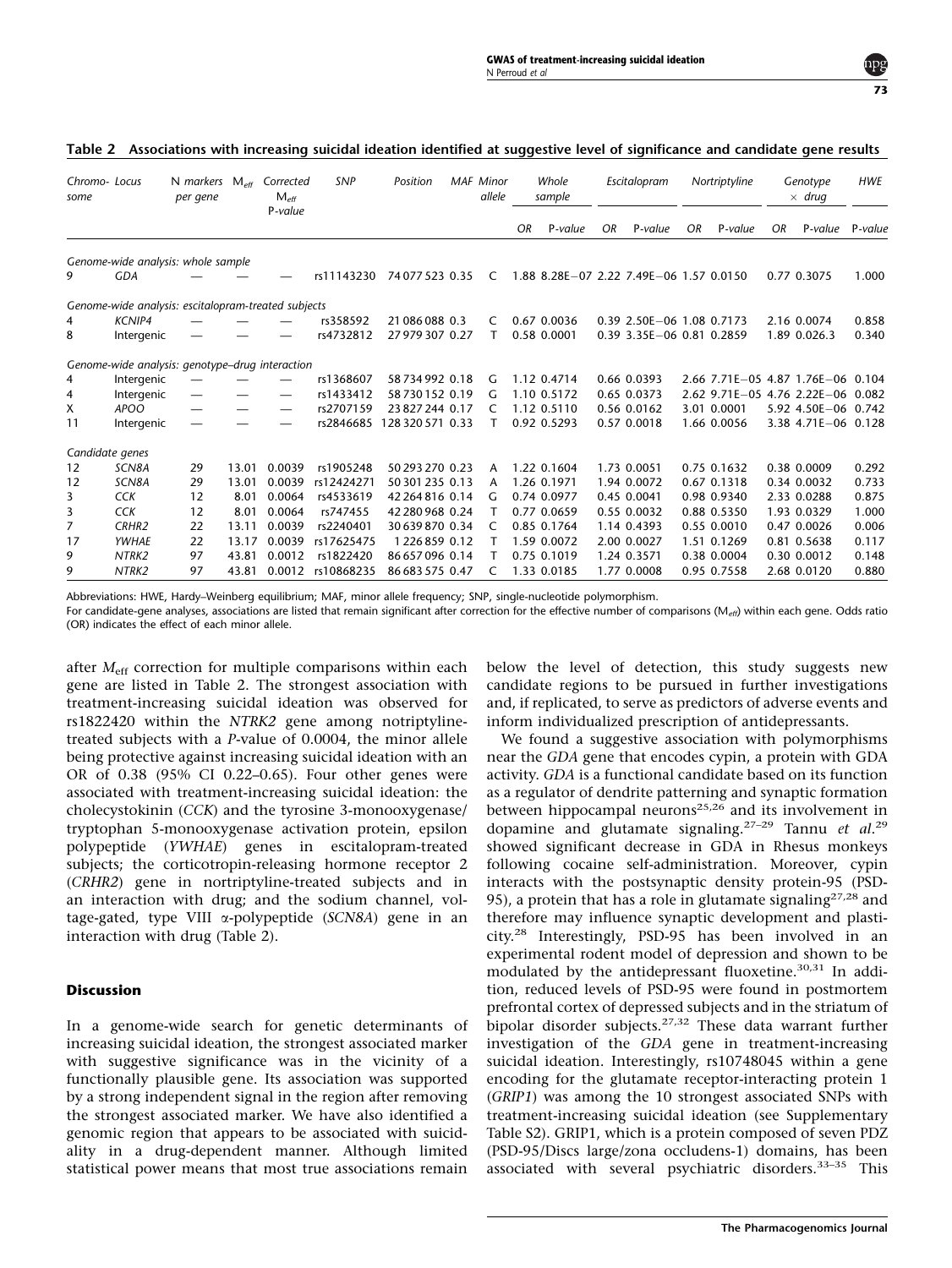<span id="page-6-0"></span>74



Figure 4 Genome-wide analysis of increasing suicidal ideation: genotype–drug interaction. Genotyped (full circles) and imputed (hollow circles) single-nucleotide polymorphisms (SNPs) plotted by position on chromosome 4 (upper left panel), chromosome X (upper left panel) and chromosome 11 (lower panel). -10log (P-value) reflects the significance of the interaction with drug. The three panels show 200 kb upstream and downstream the most significant SNPs (highlighted in red triangles) on each chromosome. Estimated recombination rates (cM/Mb) (from HapMap) are plotted in gray to describe the local linkage disequilibrium (LD) structure (not available for chromosome X). The SNPs surrounding the most significant genotyped SNP are color–shape coded to reflect their LD with this SNP (Green:  $r^2 \ge 0.8$ ; Orange:  $r^2 = 0.5$ –0.8 and Yellow:  $r^2 = 0.2$ –0.5). Genes and the direction of transcription are noted below the plots. The color reproduction of this figure is available on the html full text version of the paper.

association further supports the role of glutamatergic systems in treatment-increasing suicidal ideation. Finally and also of interest among the 10 strongest associated SNPs, was rs12531005 within NXPH1 gene encoding neurexophilin 1 binding a-neurexins, which promote adhesion between dendrites and axons. Recently, this gene showed some evidence of association with neuroticism in a genome-wide association study (rs2349775 with an  $r^2 = 0.17$  with rs12531005), and given the major role of neuroticism in suicidal behaviors, this result is notable.<sup>36,37</sup>

Two suggestive drug-specific associations were found when looking at subjects treated with escitalopram, one within the KCNIP4 gene and the other near the ELP3 gene. Despite their involvement in neuronal functions, to our knowledge, these genes have never been investigated in psychiatry, and further research is needed to corroborate their involvement in increasing suicidal ideation.

A region on chromosome 4 showed a differential association, with increasing suicidality as a function of which antidepressant was used. Interestingly, the two most significant SNPs were located near two structural variants (CNV-51422 and CNV-56877) that may influence the expression of genes at longer distances. This highlights the importance of investigating the whole genome in order to

find potential associations. Two other suggestive associations were found when looking at gene by drug interaction; one within the APOO gene and the other near the P53AIP1 gene. It is of interest that rs2707159 in the APOO gene is located only 113 kb downstream of one of the candidate genes, the spermidine/spermine N1-acetyltransferase (SAT1) gene. SAT1 has previously been associated with suicide and is located in a region that has recently been suggested to be involved in suicidal behavior (Xp22.11).[38,39](#page-8-0) However, none of the SAT1 SNPs remained significant after  $M_{\text{eff}}$  correction in the candidate gene analysis. Several other SNPs showed a differential effect depending on the drug used (see [Table 2\)](#page-5-0). This highlights the specificity of the effect of SNPs to a particular drug. If replicated, this finding would strongly suggest that depending on the pattern of SNPs association, one drug should be used over another in order to avoid side effects such as increasing suicidality. This kind of moderating effect of SNPs, conditional on the type of antidepressant used, is a 'well-known' mechanism for antidepressant response, as in the case of the common length polymorph-ism in the serotonin transporter promoter.<sup>[40](#page-8-0)</sup>

When looking at the small sample of individuals with TESI, we found a nonsignificant trend of association with polymorphism within the ANK3 gene (see Supplementary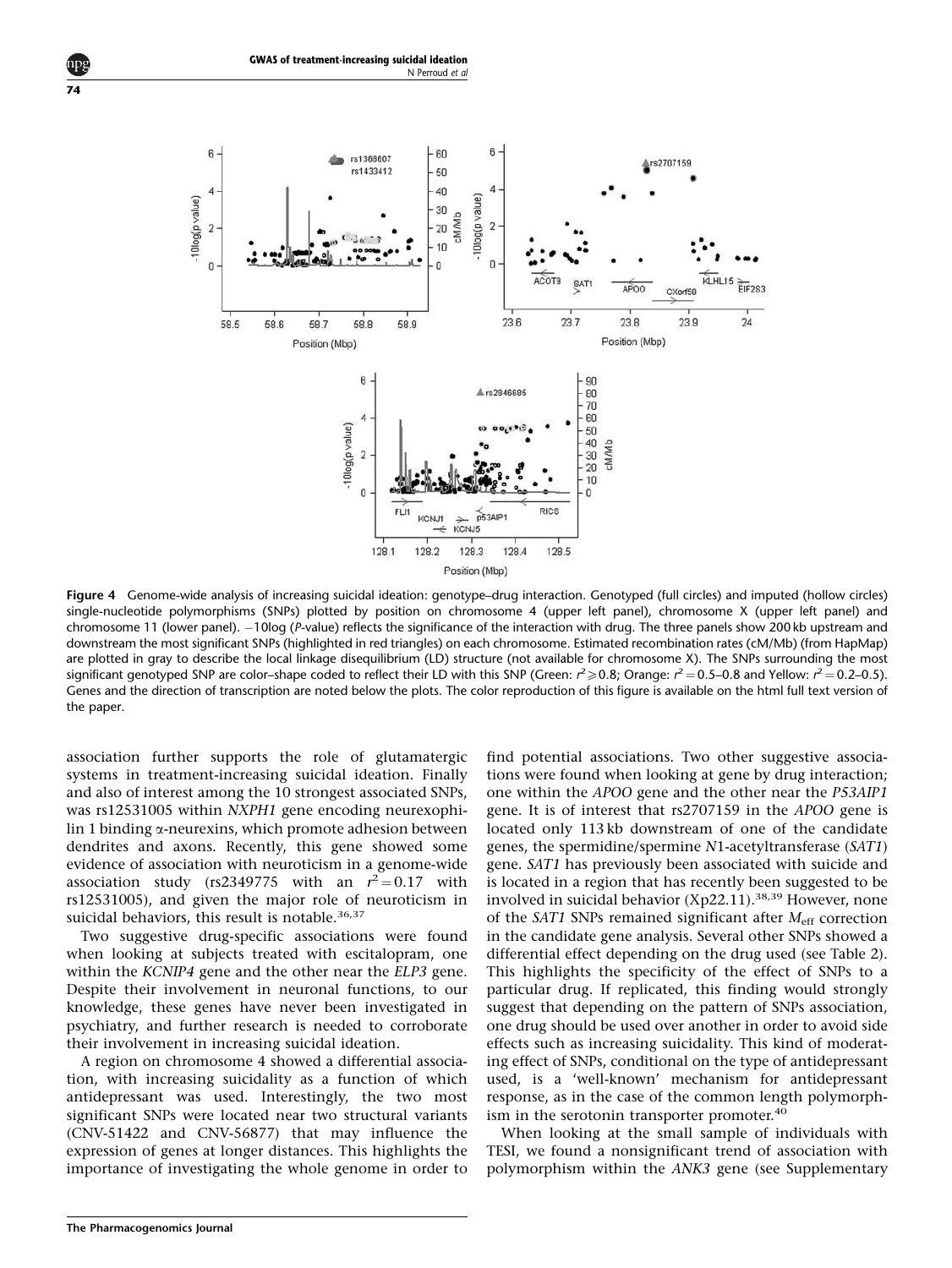<span id="page-7-0"></span>Table S2). As this gene, in a recent genome-wide association study, has been associated with bipolar disorder, $41$  a mental illness with very high risk of suicide, $42$  this result is worth pursuing.

Despite a larger sample size in our case–control design, we were not able to replicate the previously reported associations between TESI and PAPLN and IL28RA genes6. Both rs11628713 in the PAPLN gene and rs10903034 in the IL28RA gene that were reported as significant in the Laje et al.'s<sup>[6,7](#page-8-0)</sup> study were given a P-value of 0.6 or above in our study. Several explanations could be given for the discrepancies between the two studies. The first is the difference in sample size and coverage of the genome. The present GENDEP sample has a larger number of individuals and comprehensive genomic coverage. A second consideration is a different definition of the outcomes: TESI vs treatmentincreasing suicidal ideation. However, we previously showed that the two phenotypes share similar risk factors and should represent the same phenomenon.<sup>3</sup> A third explanation pertains to the questionnaire used to measure suicidal ideation. Indeed, Valtonen et al.<sup>[43](#page-9-0)</sup> highlighted how the inconsistencies across studies in measuring suicidal ideation may lead to discrepant results. We decided to use a composite score based on self- and clinician-rated scales to obtain the most reliable estimate based on all available data. GENDEP is the largest study comparing two different classes of antidepressants with different modes of action, and until another study is able to replicate our findings, we are unable to suggest whether or not these results are relevant for other medications.

All the above differences between studies should also explain why we did not replicate, in a comprehensive list of 33 candidate genes, the previous reported association with TESI in citalopram-treated subjects (CREB1, GRIA3 and  $GRIK2$ ).<sup>[7,8](#page-8-0)</sup> Even when looking at a closely comparable phenotype, TESI in escitalopram-treated subjects, none of the SNPs within these genes remained significantly associated after genome-wide  $M_{\text{eff}}$  correction. However, concordant with our previous report in the same sample, $9$ we found a significant association with polymorphisms within the NTRK2 gene. Markers in several other candidate genes, including SCN8A, CCK, YWHAE and CRHR2, showed a genome-wide  $M_{\text{eff}}$ -corrected significant association with treatment-increasing suicidal ideation that would have been reported as significant in candidate gene association studies. SCN8A has been associated with suicide attempts.<sup>[44](#page-9-0)</sup> CCK and YWHAE were found to be associated with suicides in Japanese samples.<sup>[45,46](#page-9-0)</sup> Finally, CRHR2 was associated with suicidal behaviors in bipolar disorder families.<sup>[47](#page-9-0)</sup> The implication of these genes in treatment-increasing suicidal ideation raises question about the possible link with more severe form of suicidal behaviors such as suicide attempt and suicide completion.

The strengths and limitations of GENDEP have been highlighted before.<sup>9,11,12</sup> In brief, the strengths include a specifically recruited sample for pharmacogenetic study without inflation of test statistics. The main limitation is the absence of a placebo group, which does not allow us to distinguish between genetic and nonspecific effects on treatment-increasing suicidal ideation. Statistical power limits our ability to detect weak or moderate effects. Another limitation is the assessment of suicidal ideation using suicide items of scales designed to measure overall depression severity. However, and this is one of the strengths of this study, the evaluation of suicidal ideation did not rely on a single rating scale and integrated self-report with clinician evaluation.

In conclusion, these data suggest novel loci and pathways involved in increasing suicidal ideation during treatment with antidepressants. Investigations in other large studies and meta-analyses are needed to confirm or refute associations between these variants and treatment-related suicidal behaviors. In the future, validated genetic markers may be used to inform personalized treatment of depression.

# Conflict of interest

Perroud, Uher, Ng, Hauser, Guipponi, Maier, Mors, Gennarelli, Rietschel, Dernovsek, Stamp, Lathrop, Breen, Craig and Lewis declare no competing interests. Henigsberg and Souery participated in clinical trials sponsored by pharmaceutical companies including GlaxoSmithKline and Lundbeck. Henigsberg has received honoraria for participating in expert panels for pharmaceutical companies. Aitchison, Farmer and McGuffin have received consultancy fees and honoraria for participating in expert panels for pharmaceutical companies including Lundbeck and GlaxoSmithKline.

## Acknowledgments

We acknowledge the contribution of Maja Bajs, Mara Barreto, Cristian Bonvicini, Desmond Campbell, Elzbieta Cegielska, Monika Dmitrzak-Weglarz, Amanda Elkin, Caterina Giovannini, Joanna M Gray, Cerisse Gunasinghe, Bhanu Gupta, Sudhir Kumar, Susanne Höfels, Petra Kalember, Paweł Kapelski, Zrnka Kovacic, Dejan Kozel, Anna Leszczynska-Rodziewicz, Sylvie Linotte, Andrej Marusic, Julien Mendlewicz, Metka Paragi, Laura Pedrini, Jorge Perez, Ute Pfeiffer, Aleksandra Rajewska-Rager, Luciana Rillosi, Christine Schmäl, Anna Schuhmacher, Maria Skibiñska, Rebecca Smith, Farzana Hoda, Jana Strohmaier, Jerneja Sveticic, Aleksandra Szczepankiewicz, Alenka Tancic, Sandra Weber, Thomas Schulze, Piotr Czerski and Richard J Williamson. The GENDEP study was funded by a European Commission Framework 6 grant, EC Contract Ref: LSHB-CT-2003- 503428. Lundbeck provided both nortriptyline and escitalopram free of charge for the GENDEP study. GlaxoSmithKline, the Medical Research Council and the Biomedical Research Centre for Mental Health at the Institute of Psychiatry, King's College London and South London and Maudsley NHS Foundation Trust (funded by the National Institute for Health Research, Department of Health, UK) contributed by funding add-on projects in the London center. The genotyping was funded by joint grant from the Medical Research Council, UK and GlaxoSmithKline (G0701420). The fund providers had no role in the design and conduct of the study, in data collection, analysis, interpretation or writing the report.

## References

1 US Food Drug Administration. Clinical Review: Relationship Between Antidepressant Drugs and Suicidality in Adults. US Food Drug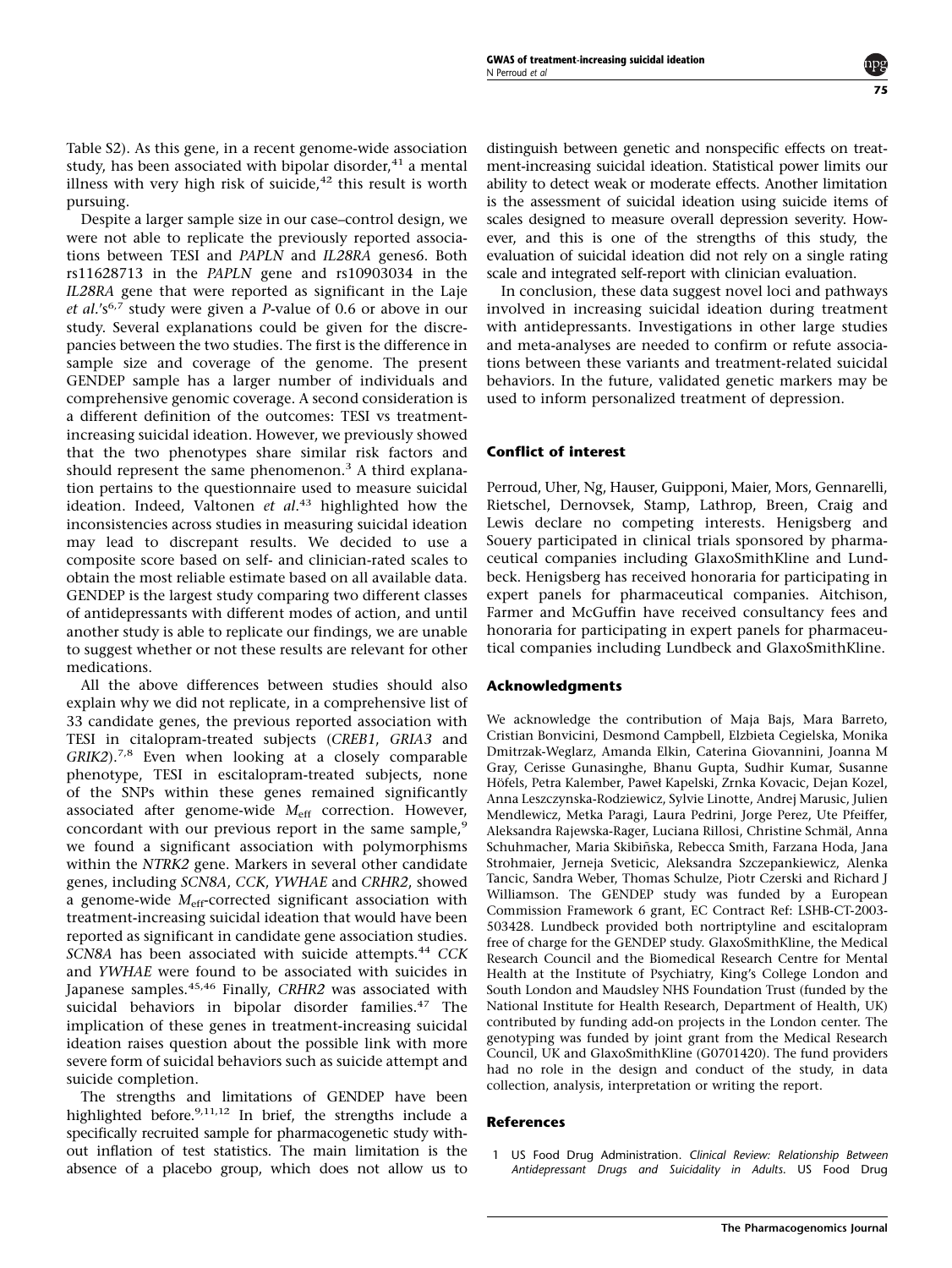Administration, http://www.fda.gov/ohrms/dockets/ac/06/briefing/2006- 4272b1-01-fda.pdf, 2006.

2 World Health Organization. Suicide prevention in Europe. The WHO European Monitoring Survey on National Suicide Prevention Programmes and Strategies. World Health Organization: Geneva, 2002.

<span id="page-8-0"></span>76

- 3 Perroud N, Uher R, Marusic A, Rietschel M, Mors O, Henigsberg N et al. Suicidal ideation during treatment of depression with escitalopram and nortriptyline in genome-based therapeutic drugs for depression (GENDEP): a clinical trial. BMC Med 2009; 7: 60.
- Perlis RH, Beasley Jr CM, Wines Jr JD, Tamura RN, Cusin C, Shear D et al. Treatment-associated suicidal ideation and adverse effects in an open, multicenter trial of fluoxetine for major depressive episodes. Psychother Psychosom 2007; 76: 40–46.
- 5 Szanto K, Mulsant BH, Houck PR, Dew MA, Dombrovski A, Pollock BG et al. Emergence, persistence, and resolution of suicidal ideation during treatment of depression in old age. J Affect Disord 2007; 98: 153-161.
- Laje G, Allen AS, Akula N, Manji H, John Rush A, McMahon FJ. Genomewide association study of suicidal ideation emerging during citalopram treatment of depressed outpatients. Pharmacogenet Genomics 2009; 19: 666–674.
- 7 Laje G, Paddock S, Manji H, Rush AJ, Wilson AF, Charney D et al. Genetic markers of suicidal ideation emerging during citalopram treatment of major depression. Am J Psychiatry 2007; 164: 1530–1538.
- 8 Perlis RH, Purcell S, Fava M, Fagerness J, Rush AJ, Trivedi MH et al. Association between treatment-emergent suicidal ideation with citalopram and polymorphisms near cyclic adenosine monophosphate response element binding protein in the STAR\*D study. Arch Gen Psychiatry 2007; 64: 689–697.
- 9 Perroud N, Aitchison KJ, Uher R, Smith R, Huezo-Diaz P, Marusic A et al. Genetic predictors of increase in suicidal ideation during antidepressant treatment in the GENDEP project. Neuropsychopharmacology 2009; 34: 2517–2528.
- 10 Wing J, Sartorius N, Ustin T. Diagnosis and Clinical Measurement in Psychiatry. A Reference Manual for SCAN. World Health Organization: Geneva, 1998.
- 11 Uher R, Maier W, Hauser J, Marusic A, Schmael C, Mors O et al. Differential efficacy of escitalopram and nortriptyline on dimensional measures of depression. Br J Psychiatry 2009; 194: 252–259.
- 12 Uher R, Perroud N, Mandy YN, Hauser J, Henigsberg N, Maier W et al. Genome-wide pharmacogenetics of antidepressant response in the GENDEP project. Am J Psychiatry 2010; 167: 555–564.
- 13 Sanchez C, Bergqvist PB, Brennum LT, Gupta S, Hogg S, Larsen A et al. Escitalopram, the S-(+)-enantiomer of citalopram, is a selective serotonin reuptake inhibitor with potent effects in animal models predictive of antidepressant and anxiolytic activities. Psychopharmacology (Berl) 2003; 167: 353–362.
- 14 Sanchez C, Hyttel J. Comparison of the effects of antidepressants and their metabolites on reuptake of biogenic amines and on receptor binding. Cell Mol Neurobiol 1999; 19: 467–489.
- Uher R, Farmer A, Maier W, Rietschel M, Hauser J, Marusic A et al. Measuring depression: comparison and integration of three scales in the GENDEP study. Psychol Med 2008; 38: 289–300.
- 16 Purcell S, Neale B, Todd-Brown K, Thomas L, Ferreira MA, Bender D et al. PLINK: a tool set for whole-genome association and populationbased linkage analyses. Am J Hum Genet 2007; 81: 559-575.
- 17 Price AL, Patterson NJ, Plenge RM, Weinblatt ME, Shadick NA, Reich D. Principal components analysis corrects for stratification in genome-wide association studies. Nat Genet 2006; 38: 904–909.
- 18 Price AL, Weale ME, Patterson N, Myers SR, Need AC, Shianna KV et al. Long-range LD can confound genome scans in admixed populations. Am J Hum Genet 2008; 83: 132-135, author reply 135-139.
- 19 Baca-Garcia E, Diaz-Sastre C, Ceverino A, Perez-Rodriguez MM, Navarro-Jimenez R, Lopez-Castroman J et al. Suicide attempts among women during low estradiol/low progesterone states. J Psychiatr Res 2010; 44: 209–214.
- 20 Baca-Garcia E, Vaquero-Lorenzo C, Perez-Rodriguez MM, Gratacos M, Bayes M, Santiago-Mozos R et al. Nucleotide variation in central nervous system genes among male suicide attempters. Am J Med Genet B Neuropsychiatr Genet 2010; 153B: 208–213.
- Dudbridge F, Gusnanto A. Estimation of significance thresholds for genomewide association scans. Genet Epidemiol 2008; 32: 227–234.
- 22 Gauderman W, Morrison J. Quanto 1 1 A computer program for power and sample size calculations for genetic-epigemiology studies. http://hydra.usc.edu/GxE, 2006.
- 23 Li J, Ji L. Adjusting multiple testing in multilocus analyses using the eigenvalues of a correlation matrix. Heredity 2005; 95: 221–227.
- 24 Nyholt DR. A simple correction for multiple testing for single-nucleotide polymorphisms in linkage disequilibrium with each other. Am J Hum Genet 2004; 74: 765–769.
- 25 Akum BF, Chen M, Gunderson SI, Riefler GM, Scerri-Hansen MM, Firestein BL. Cypin regulates dendrite patterning in hippocampal neurons by promoting microtubule assembly. Nat Neurosci 2004; 7: 145–152.
- 26 Kubo K, Honda H, Honda H, Sannomiya K, Aying Y, Mei W et al. Histochemical and immunohistochemical investigation of guanase and nedasin in human tissues. J Med Invest 2006; 53: 264–270.
- Feyissa AM, Chandran A, Stockmeier CA, Karolewicz B. Reduced levels of NR2A and NR2B subunits of NMDA receptor and PSD-95 in the prefrontal cortex in major depression. Prog Neuropsychopharmacol Biol Psychiatry 2009; 33: 70–75.
- 28 Firestein BL, Firestein BL, Brenman JE, Aoki C, Sanchez-Perez AM, El-Husseini AE et al. Cypin: a cytosolic regulator of PSD-95 postsynaptic targeting. Neuron 1999; 24: 659–672.
- Tannu NS, Howell LL, Hemby SE. Integrative proteomic analysis of the nucleus accumbens in rhesus monkeys following cocaine self-administration. Mol Psychiatry 2010; 15: 185–203.
- 30 Reines A, Cereseto M, Ferrero A, Sifonios L, Podesta MF, Wikinski S. Maintenance treatment with fluoxetine is necessary to sustain normal levels of synaptic markers in an experimental model of depression: correlation with behavioral response. Neuropsychopharmacology 2008; 33: 1896–1908.
- 31 Sifonios L, Trinchero M, Cereseto M, Ferrero A, Cladouchos ML, Macedo GF et al. An enriched environment restores normal behavior while providing cytoskeletal restoration and synaptic changes in the hippocampus of rats exposed to an experimental model of depression. Neuroscience 2009; 164: 929–940.
- 32 Kristiansen LV, Meador-Woodruff JH. Abnormal striatal expression of transcripts encoding NMDA interacting PSD proteins in schizophrenia, bipolar disorder and major depression. Schizophr Res 2005; 78: 87–93.
- 33 Gratacos M, Costas J, de Cid R, Bayes M, Gonzalez JR, Baca-Garcia E et al. Identification of new putative susceptibility genes for several psychiatric disorders by association analysis of regulatory and nonsynonymous SNPs of 306 genes involved in neurotransmission and neurodevelopment. Am J Med Genet B Neuropsychiatr Genet 2009; 150B: 808–816.
- 34 Choi KH, Zepp ME, Higgs BW, Weickert CS, Webster MJ. Expression profiles of schizophrenia susceptibility genes during human prefrontal cortical development. J Psychiatry Neurosci 2009; 34: 450–458.
- 35 Bladt F, Tafuri A, Gelkop S, Langille L, Pawson T. Epidermolysis bullosa and embryonic lethality in mice lacking the multi-PDZ domain protein GRIP1. Proc Natl Acad Sci USA 2002; 99: 6816–6821.
- 36 van den Oord EJ, Kuo PH, Hartmann AM, Webb BT, Moller HJ, Hettema JM et al. Genomewide association analysis followed by a replication study implicates a novel candidate gene for neuroticism. Arch Gen Psychiatry 2008; 65: 1062–1071.
- 37 Brezo J, Paris J, Turecki G. Personality traits as correlates of suicidal ideation, suicide attempts, and suicide completions: a systematic review. Acta Psychiatr Scand 2006; 113: 180–206.
- 38 Fiori LM, Zouk H, Himmelman C, Turecki G. X chromosome and suicide. Mol Psychiatry; epub ahead of print 15 December 2009, doi:10.1038/mp.2009.132.
- 39 Guipponi M, Deutsch S, Kohler K, Perroud N, Le Gal F, Vessaz M et al. Genetic and epigenetic analysis of SSAT gene dysregulation in suicidal behavior. Am J Med Genet B Neuropsychiatr Genet 2009; 150B: 799–807.
- 40 Huezo-Diaz P, Uher R, Smith R, Rietschel M, Henigsberg N, Marusic A et al. Moderation of antidepressant response by the serotonin transporter gene. Br J Psychiatry 2009; 195: 30–38.
- 41 Smith EN, Bloss CS, Badner JA, Barrett T, Belmonte PL, Berrettini W et al. Genome-wide association study of bipolar disorder in European